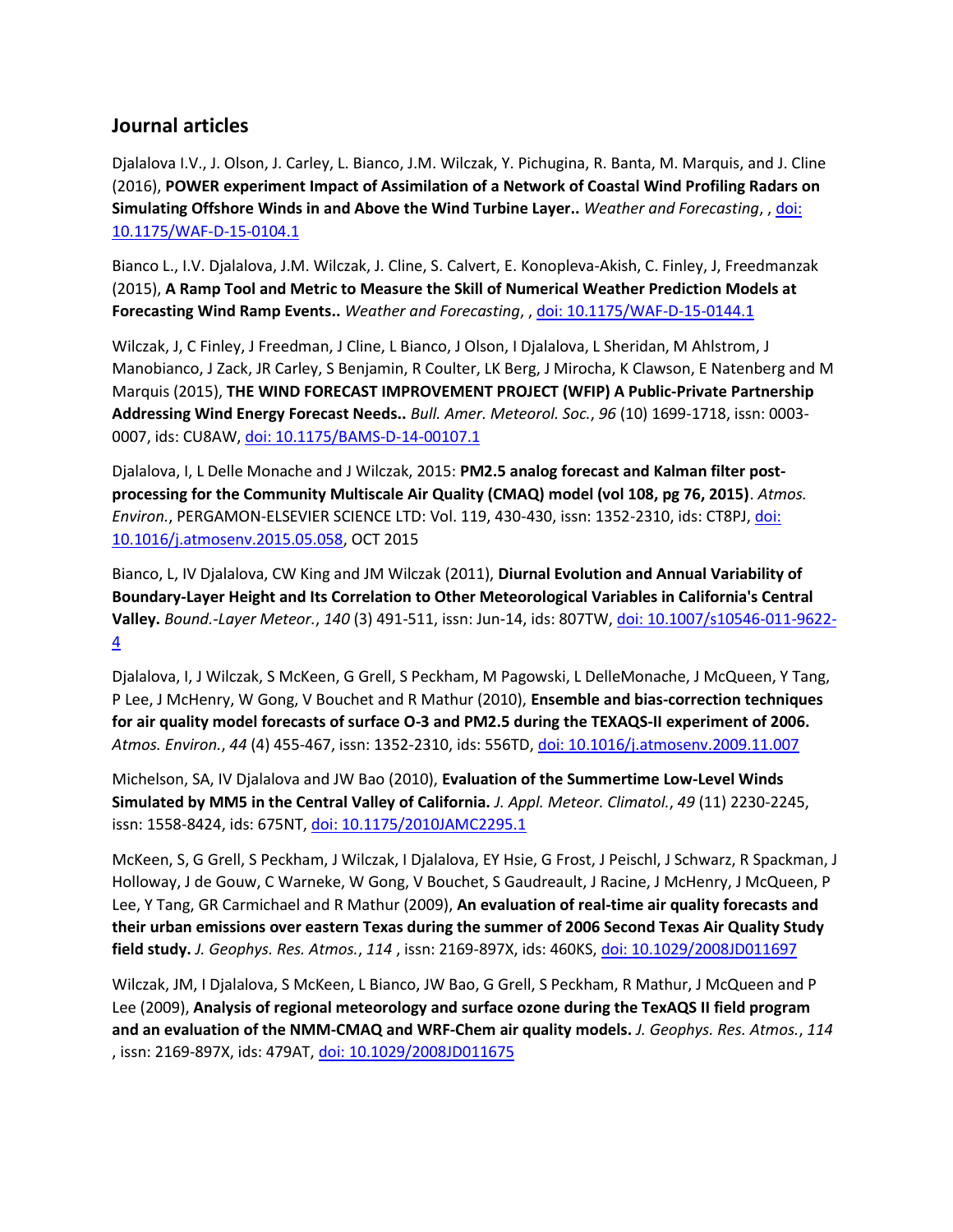Bao, JW, SA Michelson, POG Persson, IV Djalalova and JM Wilczak (2008), **Observed and WRF-simulated low-level winds in a high-ozone episode during the Central California Ozone Study.** *J. Appl. Meteor. Climatol.*, *47* (9) 2372-2394, issn: 1558-8424, ids: 349XU, [doi: 10.1175/2008JAMC1822.1](http://dx.doi.org/10.1175/2008JAMC1822.1)

Matrosov, SY, MD Shupe and IV Djalalova (2008), **Snowfall retrievals using millimeter-wavelength cloud radars.** *J. Appl. Meteor. Climatol.*, *47* (3) 769-777, issn: 1558-8424, ids: 286RH[, doi:](http://dx.doi.org/10.1175/2007JAMC1768.1)  [10.1175/2007JAMC1768.1](http://dx.doi.org/10.1175/2007JAMC1768.1)

McKeen, S, SH Chung, J Wilczak, G Grell, I Djalalova, S Peckham, W Gong, V Bouchet, R Moffet, Y Tang, GR Carmichael, R Mathur and S Yu (2007), **Evaluation of several PM2.5 forecast models using data collected during the ICARTT/NEAQS 2004 field study.** *J. Geophys. Res. Atmos.*, *112* (D10) , issn: 2169- 897X, ids: 150AM[, doi: 10.1029/2006JD007608](http://dx.doi.org/10.1029/2006JD007608)

Stensrud, DJ, N Yussouf, ME Baldwin, JT McQueen, J Du, BB Zhou, B Ferrier, G Manikin, FM Ralph, JM Wilczak, AB White, I Djlalova, JW Bao, RJ Zamora, SG Benjamin, PA Miller, TL Smith, T Smirnova and MF Barth (2006), **The New England high-resolution temperature program.** *Bull. Amer. Meteor. Soc.*, *87* (4) 491-+, issn: 0003-0007, ids: 036CT[, doi: 10.1175/BAMS-87-4-491](http://dx.doi.org/10.1175/BAMS-87-4-491)

White, AB, CJ Senff, AN Keane, LS Darby, IV Djalalova, DC Ruffieux, DE White, BJ Williams and AH Goldstein (2006), **A wind profiler trajectory tool for air quality transport applications.** *J. Geophys. Res. Atmos.*, *111* (D23) , issn: 2169-897X, ids: 118LB[, doi: 10.1029/2006JD007475](http://dx.doi.org/10.1029/2006JD007475)

Wilczak, J, S McKeen, I Djalalova, G Grell, S Peckham, W Gong, V Bouchet, R Moffet, J McHenry, J McQueen, P Lee, Y Tang and GR Carmichael (2006), **Bias-corrected ensemble and probabilistic forecasts of surface ozone over eastern North America during the summer of 2004.** *J. Geophys. Res. Atmos.*, *111* (D23) , issn: 2169-897X, ids: 118LD, [doi: 10.1029/2006JD007598](http://dx.doi.org/10.1029/2006JD007598)

Matrosov, SY, RF Reinking and IV Djalalova (2005), **Inferring fall attitudes of pristine dendritic crystals from polarimetric radar data.** *J. Atmos. Sci.*, *62* (1) 241-250, issn: 0022-4928, ids: 895CN, [doi:](http://dx.doi.org/10.1175/JAS-3356.1)  [10.1175/JAS-3356.1](http://dx.doi.org/10.1175/JAS-3356.1)

McKeen, S, J Wilczak, G Grell, I Djalalova, S Peckham, EY Hsie, W Gong, V Bouchet, S Menard, R Moffet, J McHenry, J McQueen, Y Tang, GR Carmichael, M Pagowski, A Chan, T Dye, G Frost, P Lee and R Mathur (2005), **Assessment of an ensemble of seven real-time ozone forecasts over eastern North America during the summer of 2004.** *J. Geophys. Res. Atmos.*, *110* (D21) , issn: 2169-897X, ids: 985DA[, doi:](http://dx.doi.org/10.1029/2005JD005858)  [10.1029/2005JD005858](http://dx.doi.org/10.1029/2005JD005858)

## **Technical reports**

Marquis, Benjamin, Olson, James, Banta, Pichugina, Wilczak, Djalalova, Bianco, Carley (2014), **Position of Offshore Wind Energy Resources (POWER).** *POWER Final Report*, , pp. 68

Wilczak, J., L. Bianco, J. Olson, I. Djalalova, J. Carley, S. Benjamin, and M. Marquis (2014), The Wind Forecast Improvement Project (WFIP): A public/private partnership for improving short term wind energy forecasts and quantifying the benefits of utility operations. NOAA Final Technical Report to DOE, DE-EE0003080 , pp. 162